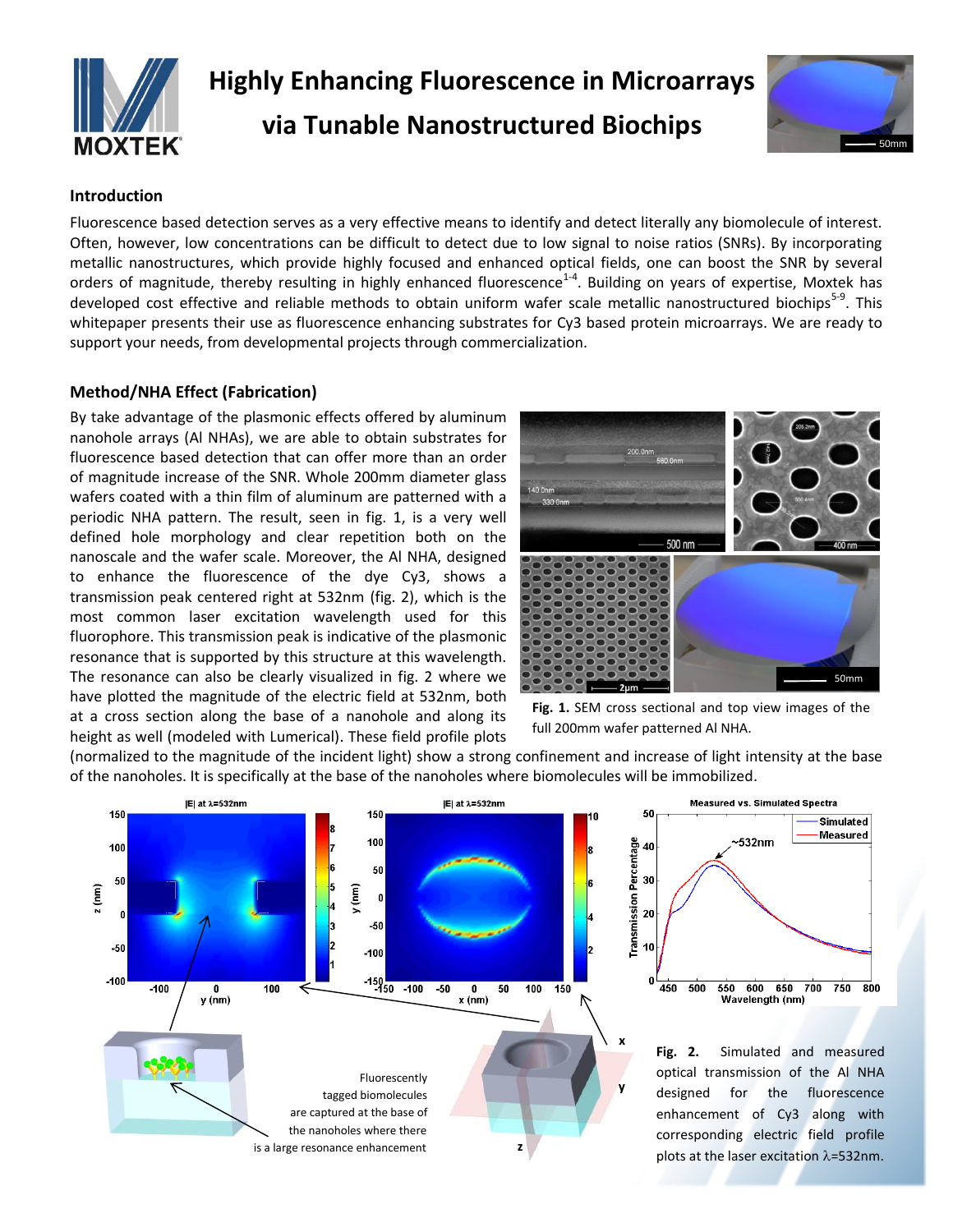

# **Substrate Preparation and Experimental Design**

Standard 25x75mm slides are cut from the 200mm Al NHA patterned glass wafers. The substrates are then thoroughly cleaned in methanol, IPA, and then an ultrasonic DI water bath to remove any possible contaminants. The Al surface of the nanoholes is then passivated with a protective coating (Moxtek proprietary) and the slides are functionalized with a standard epoxysilane. This results in a structure which only allows for binding of biomolecules at the glass base of the nanoholes where the plasmonic hot spots reside (figs. 2 and 3).



**Fig. 3.** Schematic outline depicting the microarray based spotting and binding of biomolecules on the Al NHA slides.

In order to evaluate the fluorescence sensing capabilities of the Al NHAs, a series of standard fluorescence based microarray tests were carried out. Various slides were each spotted with 4 duplicates of the three antigens Human IgG, IgM, and biotinylated BSA at concentrations of 0.1mg/ml – 0.1ng/ml over x10 serial dilutions (fig. 3). Additional positive and negative control spots were also added. This was repeated over 16 subarrays. The subarrays were then assayed with the corresponding Cy3 labeled antibodies of Human IgG, IgM, and Streptavidin at a concentration of 0.1ug/ml. This process was carried out on the passivated Al NHA slide functionalized with epoxysilane and also on two commercial



**Fig. 4.** Side by side comparisons of the fluorescence results on the Moxtek slide and the two Schott standards for all 3 tested assays.

standards: Schott Nexterion E and HiSens E slides (both of which come with an optimized epoxysilane coating), used as baselines for comparison. Each of the three assays was carried out over multiple subarrays within the 16 subarray set, and the results from multiple spots over the multiple subarrays were then averaged in order to yield a meaningful standard for comparison between the different slides.

### **Experimental Fluorescence Results**

As seen in the side by side comparison (fig. 4), the Moxtek slide shows a very pronounced enhancement of the fluorescence, especially at the lowest concentrations, while maintaining the same low background levels as the Nexterion slide (HiSens slide has a ~3x higher background). This allows for detection of even the lowest printed antigen concentrations. In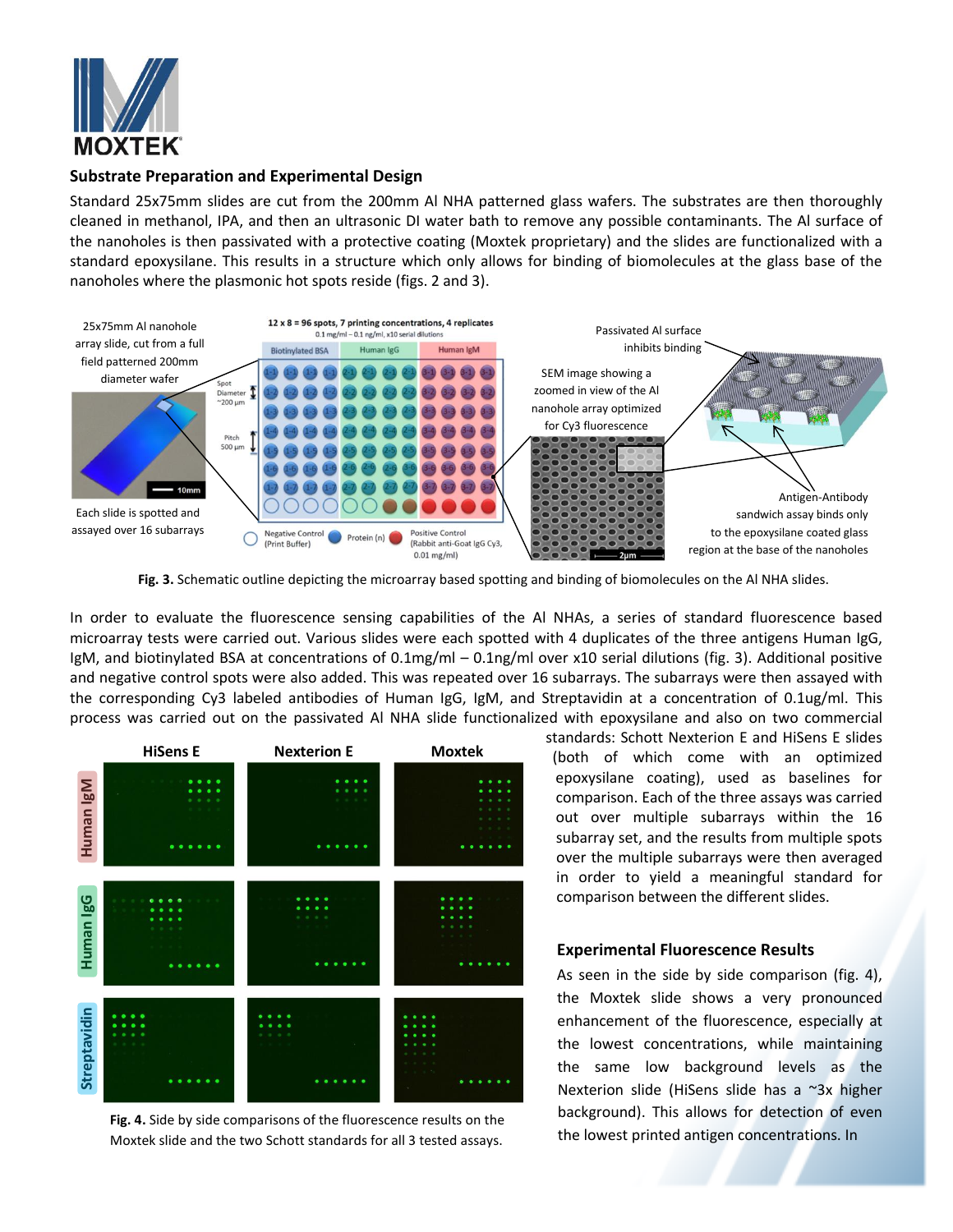

comparison, on the Nexterion and the HiSens slides, the three lowest and two lowest concentrations are undetectable (fig. 5). Furthermore, up to 25x and 11x enhancements of the fluorescence SNR are seen in comparison to the Nexterion and HiSens slides respectively (fig. 5). Note that the Moxtek slide may even show a higher enhancement at the lowest concentration, however, such a comparison cannot be properly made, simply because at these concentrations the fluorescence of the other slides falls below their background. At such concentrations where a fluorescence signal was undetectable, the SNR was assumed to be unity, simply in order to obtain some sort quantitative comparison.



**Fig. 5.** Comparisons of the fluorescence SNR on the Moxtek Al NHA slide versus that on the two Schott standards Nexterion E and HiSens E. The shown enhancement factor is calculated as the ratio of the experimentally measured fluorescence SNR at each spotting concentration between the two slides being compared. The Moxtek slide shows a very distinct advantage as the spotted antigen concentration is reduced. Fluorescence SNR is calculated as (total fluorescence - background fluorescence)/(background standard deviation).

In order to verify that the binding of the biomolecules is occurring at the base of the nanoholes and that it is indeed the plasmonic resonance of the nanohole array that is providing this observed fluorescence enhancement, we display in fig. 6 the fluorescence images of the 0.1ug/ml Streptavidin-Biotin assay from the Moxtek Al NHA slide and 3 additional control slides: a plain Moxtek glass slide with only an epoxysilane coating, a planar 10nm Al film slide with the same epoxysilane coating, and a planar 10nm Al film slide with a pre-deposited passivation coating and then the applied epoxysilane coating. The results show that the Moxtek Al NHA slide offers a clear advantage over the Moxtek glass slide as expected. Furthermore, though the planar Al slide with only an epoxysilane coating shows a much lower fluorescence signal than either of the other two slides and also a higher background (because it is highly reflective over the entire visible spectrum), it still shows a very apparent signal in comparison to the passivated and then epoxysilane coated planar Al slide. This demonstrates that the passivation coating indeed blocks the aluminum surface almost entirely and that the binding of the biomolecules must therefore be occurring only at the exposed glass base of the nanoholes.



**Fig. 6.** Comparisons of the imaged fluorescence for the Streptavidin assay on the Moxtek Al NHA slide, a plain Moxtek glass slide with only an epoxysilane coating, a planar 10nm Al film slide with the same epoxysilane coating, and a planar 10nm Al film slide with a pre-deposited passivation coating and then an applied epoxysilane coating.